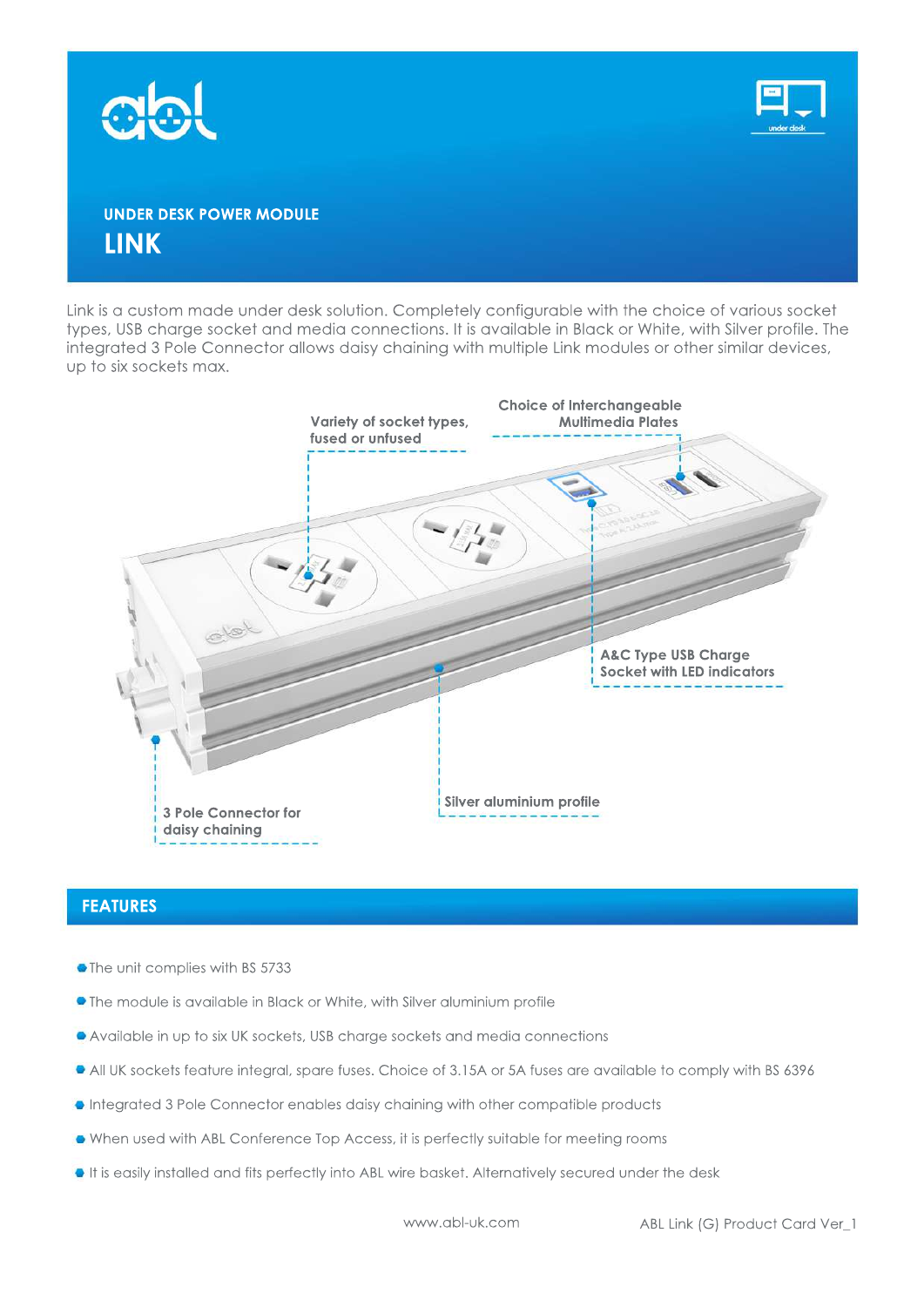



## **UNDER DESK POWER MODULE LINK**

### **AVAILABLE SOCKET TYPES AND MEDIA CONNECTIONS**



## **INTERCHANGEABLE MULTIMEDIA PLATES**

ABL's new and flexible IMP (Interchangeable Multimedia Plate) system allows the end user to choose between various multimedia connections and independently change the configuration within their chosen power module, with ease and according to their preferences.